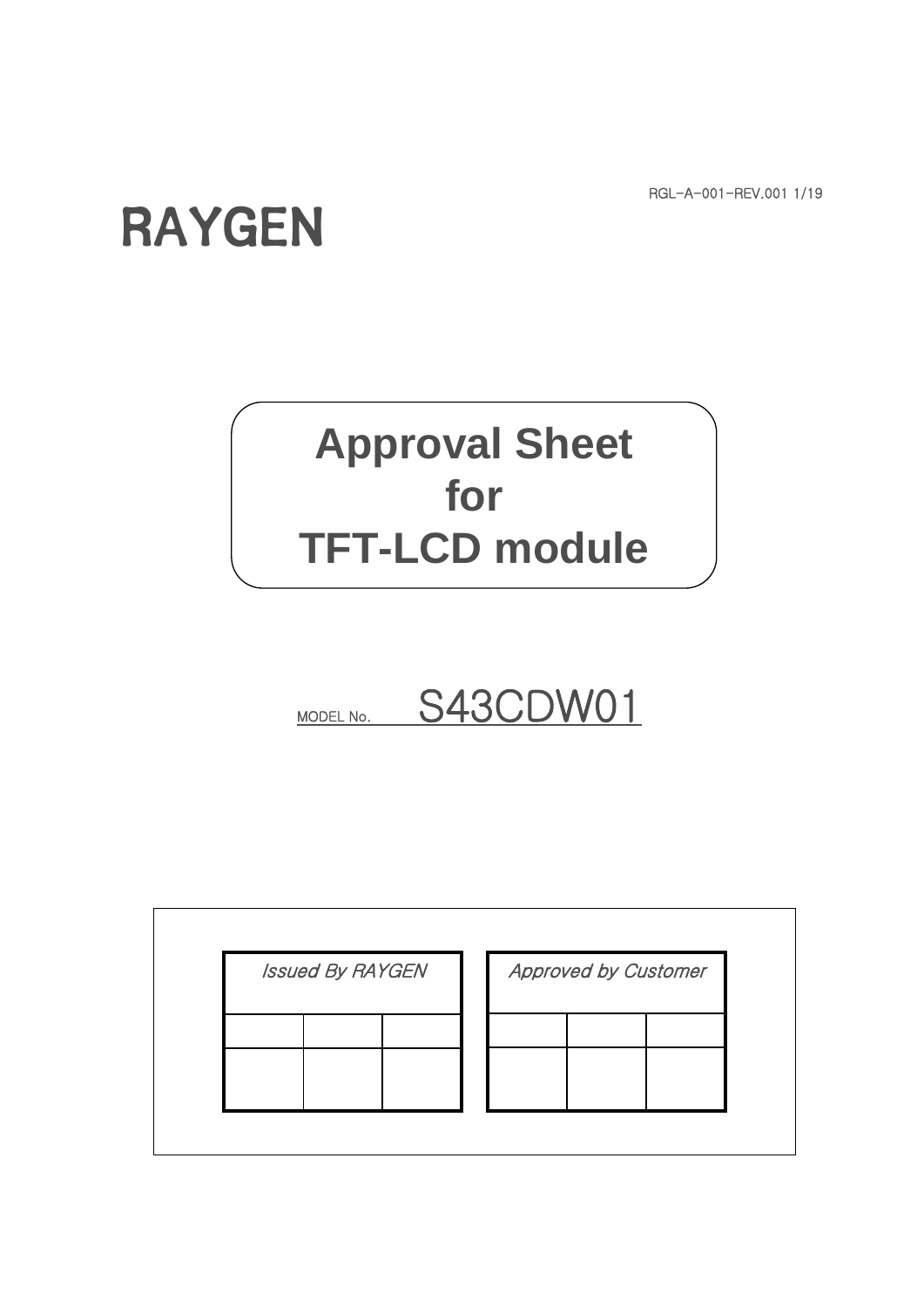## RECORDS OF REVISION

#### MODEL No : S43CDW01

| SPEC No.  | Date        | No.                 | Page     | SUMMARY              | NOTE       |
|-----------|-------------|---------------------|----------|----------------------|------------|
| RGL-A-001 | 10.Aug.2006 | $\bar{\phantom{a}}$ | $\equiv$ | $\frac{1}{\sqrt{2}}$ | 1 st Issue |
|           |             |                     |          |                      |            |
|           |             |                     |          |                      |            |
|           |             |                     |          |                      |            |
|           |             |                     |          |                      |            |
|           |             |                     |          |                      |            |
|           |             |                     |          |                      |            |
|           |             |                     |          |                      |            |
|           |             |                     |          |                      |            |
|           |             |                     |          |                      |            |
|           |             |                     |          |                      |            |
|           |             |                     |          |                      |            |
|           |             |                     |          |                      |            |
|           |             |                     |          |                      |            |
|           |             |                     |          |                      |            |
|           |             |                     |          |                      |            |
|           |             |                     |          |                      |            |
|           |             |                     |          |                      |            |
|           |             |                     |          |                      |            |
|           |             |                     |          |                      |            |
|           |             |                     |          |                      |            |
|           |             |                     |          |                      |            |
|           |             |                     |          |                      |            |
|           |             |                     |          |                      |            |
|           |             |                     |          |                      |            |
|           |             |                     |          |                      |            |
|           |             |                     |          |                      |            |
|           |             |                     |          |                      |            |
|           |             |                     |          |                      |            |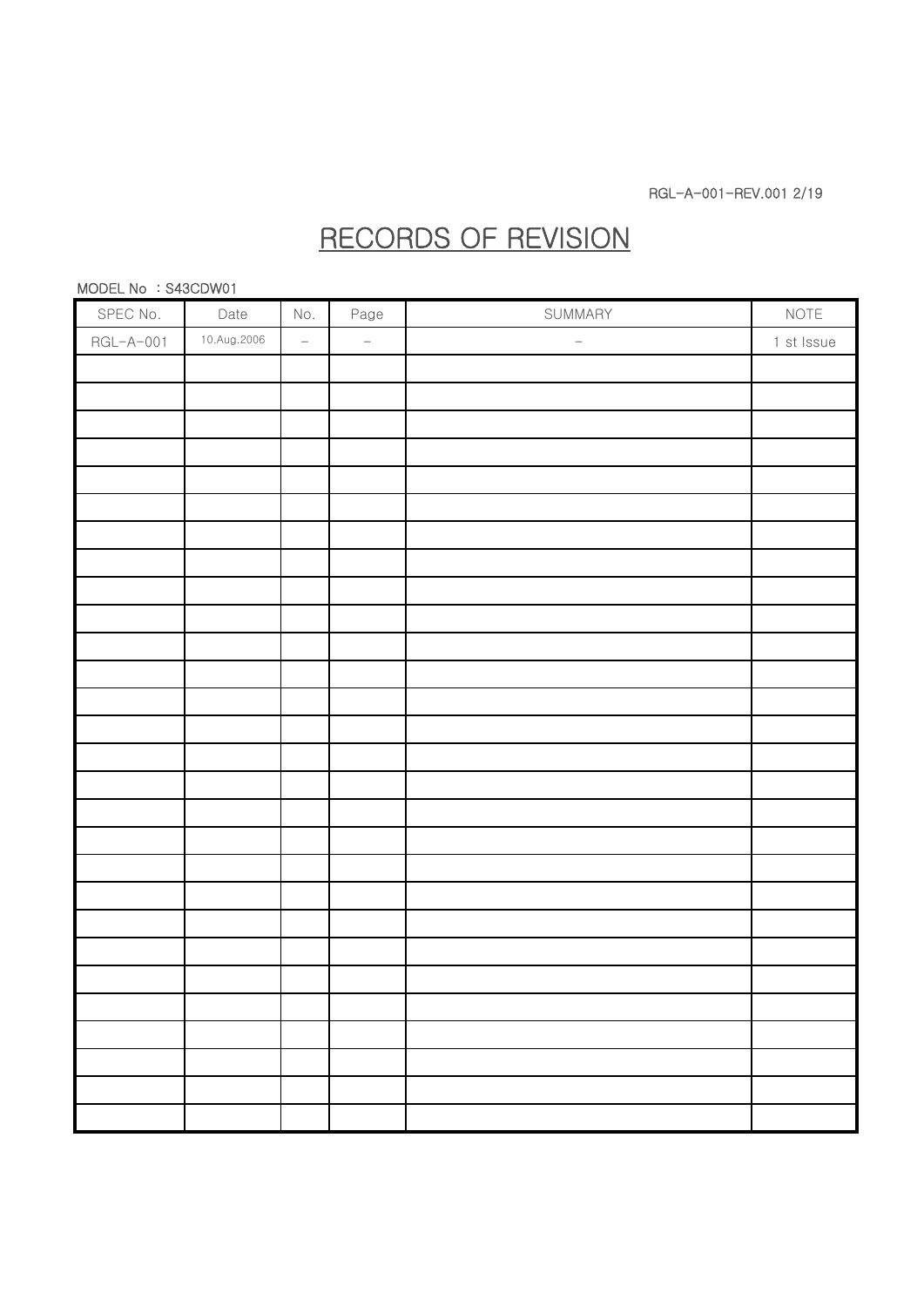○This approval sheet includes information and/or data that are subjected to Raygen's copyrights. Please see to it that approval sheet be handled with utmost care. No part may be copied without our permission

○The examples of applications given herein are only intended for explaining typical applications of our product. Moreover, presenting this approval sheet does not mean giving our warranty or licensing any industrial property rights or other rights. Besides, Raygen will not hold itself responsible for any issue that may arise with a third party on industrial property rights from or with regard to use of the product.

○This product has been developed and manufactured for applications to mobile instrument products.

○If this product is to be used for any other systems that require high reliability and safety in performance, accuracy, etc, such as transportation systems (aircrafts, trans, mobiles), security or fire-prevention systems, etc, you are requested to allow for safety design of the entire system or device, such as fail-safe and redundancy design so as to maintain its reliability and safety.

○Do not apply this product for aerospace systems, mainline communication systems, nuclear power control systems or medical equipment involved in life support that require high reliability and safety, as it is not intended for such use or application.

○Raygen shall not be liable for or indemnity any loss damage that may arise from use or application of the product without observing our cautions, conditions, etc. as stated in this approval sheet.

○If there is anything unclear to you regarding the product, please contact our staff in charge of sales.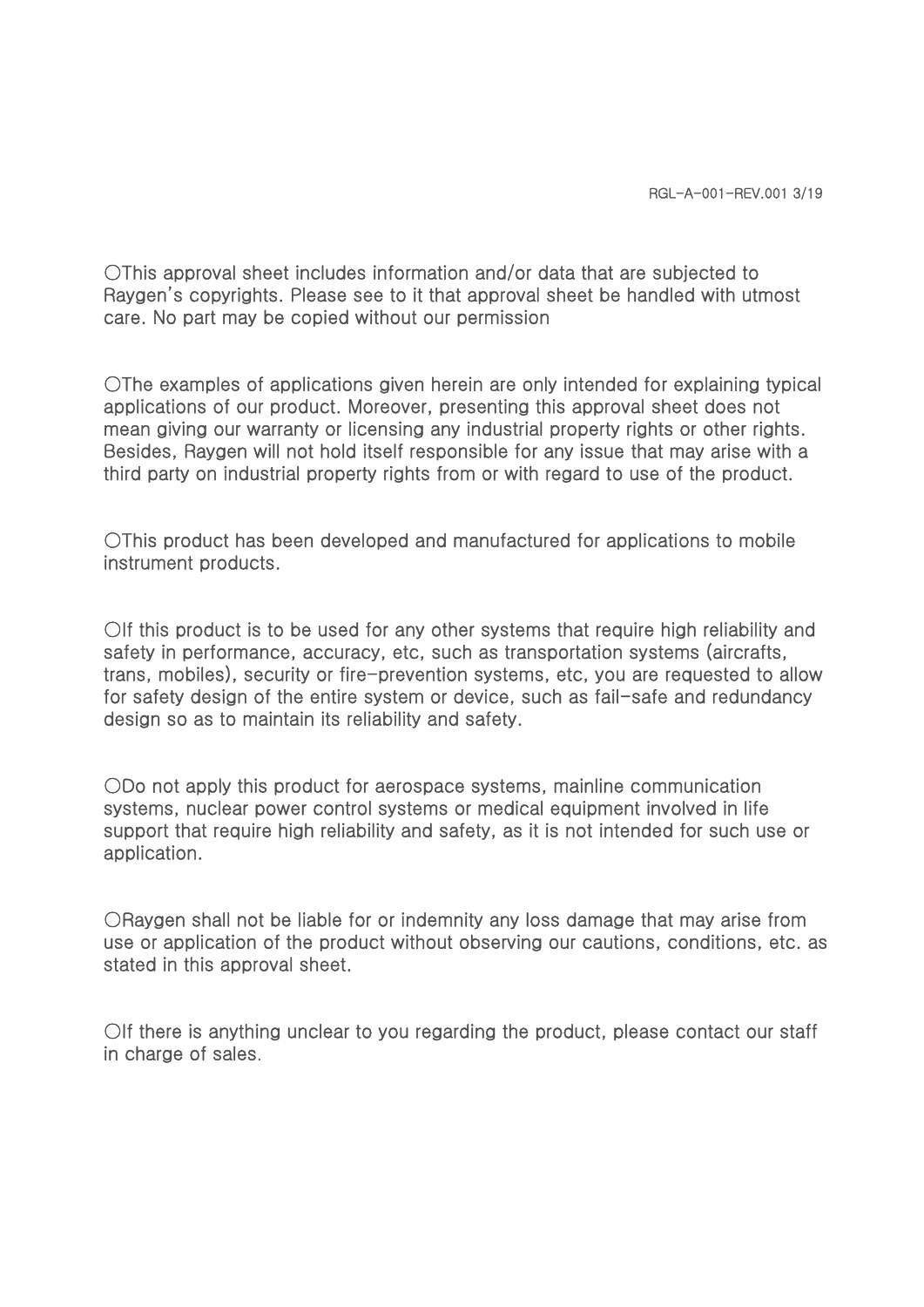| Contents                                                                    |
|-----------------------------------------------------------------------------|
|                                                                             |
|                                                                             |
| 3. Mechanical (Physical) Specification ···································5 |
|                                                                             |
|                                                                             |
|                                                                             |
|                                                                             |
|                                                                             |
|                                                                             |
|                                                                             |
|                                                                             |
|                                                                             |
|                                                                             |
|                                                                             |
|                                                                             |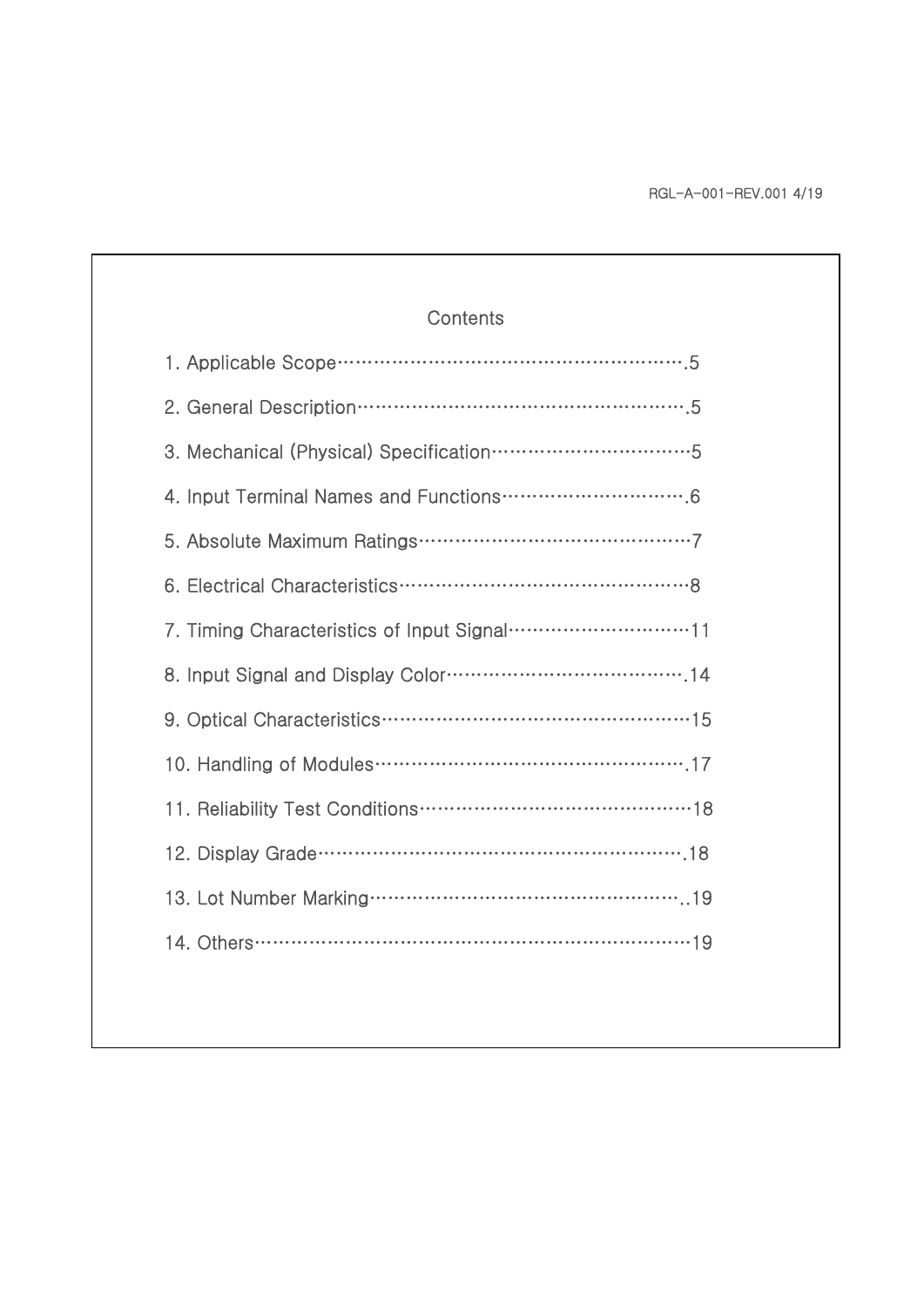#### 1. Applicable Scope

This approval sheet is applicable to TFT-LCD Module **"**S43CDW01**"** only

#### 2. General Description

This module is a color active matrix LCD module incorporating amorphous silicon TFT(Thin Film Transistor) It is composed of a color TFT-LCD panel, driver IC s, Input FPC and a back light unit. Graphics and texts can be displayed on a 480 X 3 X 272 dots panel with about 16million colors by supplying 24bit data signals (8bit X RGB), Four timing signals, logic (typ. +2.5V), analog (typ. +5V) supply voltages for TFT-LCD panel driving and supply voltages for back light.

### 3. Mechanical (Physical) Specifications

| Item                        | Specification                | Unit  |
|-----------------------------|------------------------------|-------|
| Screen size                 | 10.9 (4.3" type) diagonal    | c m   |
| Active area                 | 95.04(H) X 53.856(V)         | m m   |
|                             | 480 X 272                    | Pixel |
| Pixel format                | $1$ Pixel = R+G+B dots       |       |
| Pixel pitch                 | $0.198(H) \times 0.198(V)$   | m m   |
| Pixel configuration         | R, G, B vertical stripes     |       |
| Display mode                | Normally black               |       |
| Unit outline dimensions     | 105.5(W) X 67.2(H) X 3.95(D) | m m   |
| Mass                        | 50                           | g     |
| Polarizer Surface treatment | Clear hard coat              |       |

※ The above-mentioned table indicates module sizes without some projections and FPC.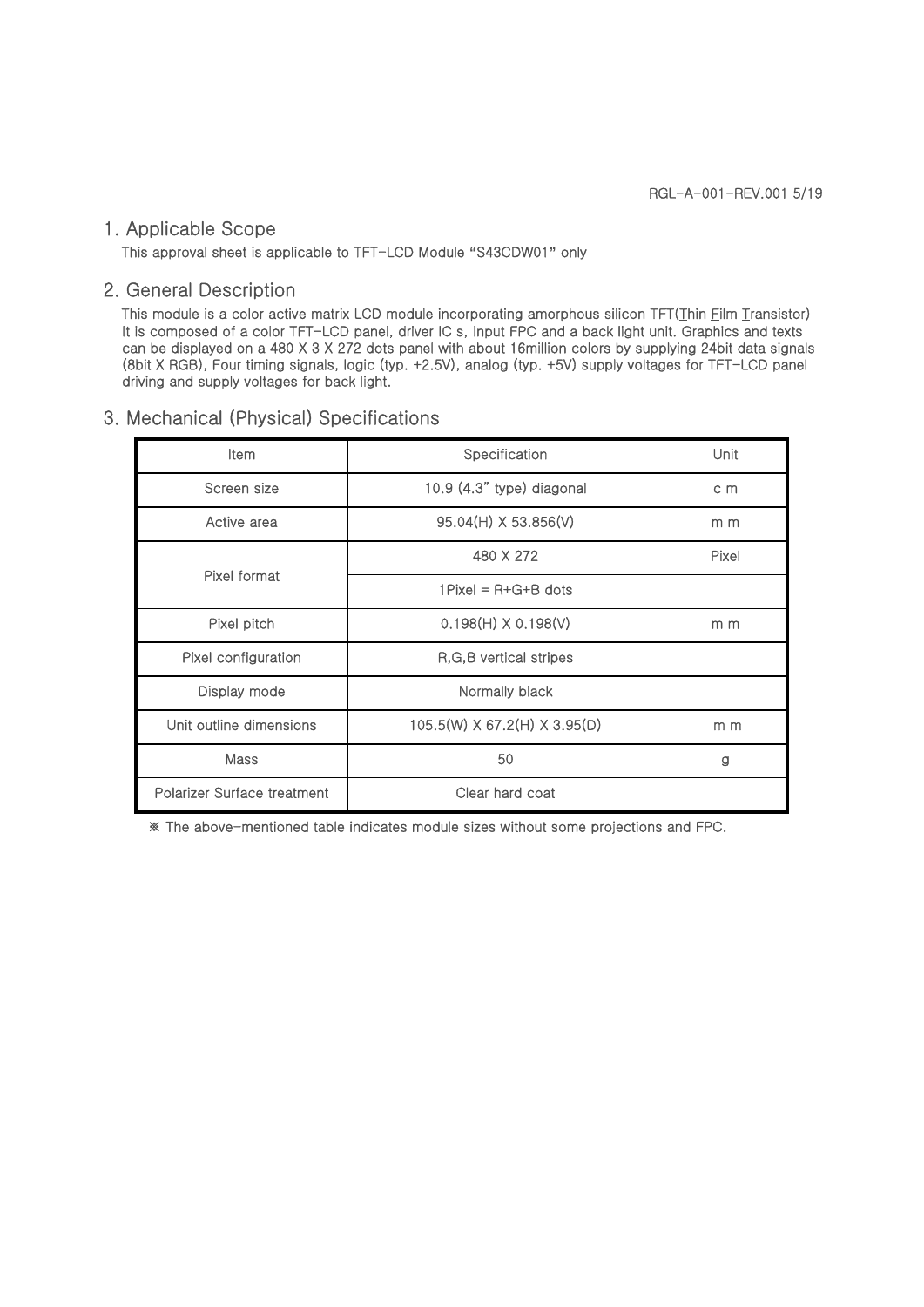## 4. Input Terminal Names and Functions

4-1. TFT LCD Panel Driving (Reference Connector : Hirose Electric CO., LTD. Product No.: FH12A-40S-0.5SH(55) Top contact type) ※ Bottom contact type connectors are also prepared. Ex: FH12-40S-0.5H(55)

※ The FPCs of this LCD module are gold plated, so the connector contacts should be also gold plated.

| Terminal No.   | <b>Terminal name</b> | Function                         | Remarks           |
|----------------|----------------------|----------------------------------|-------------------|
| 1              | <b>GND</b>           | GND(0V)                          |                   |
| $\overline{c}$ | <b>GND</b>           | GND(0V)                          |                   |
| 3              | <b>VCC</b>           | +2.5V power source               |                   |
| $\overline{4}$ | VCC                  | +2.5V power source               |                   |
| 5              | R <sub>0</sub>       | RED Data Signal (LSB)            |                   |
| $6 - 11$       | $R1 - R6$            | <b>RED Data Signal</b>           |                   |
| 12             | R7                   | RED Data Signal (MSB)            |                   |
| 13             | G <sub>0</sub>       | <b>GREEN Data Signal (LSB)</b>   |                   |
| $14 - 19$      | $G1 \sim G6$         | <b>GREEN Data Signal</b>         |                   |
| 20             | G7                   | <b>GREEN Data Signal (MSB)</b>   |                   |
| 21             | B <sub>0</sub>       | <b>BLUE Data Signal (LSB)</b>    |                   |
| $22 - 27$      | $B1 - B6$            | <b>BLUE Data Signal</b>          |                   |
| 28             | <b>B7</b>            | <b>BLUE Data Signal (MSB)</b>    |                   |
| 29             | <b>GND</b>           | GND(0V)                          |                   |
| 30             | <b>CK</b>            | Clock signal to sample each data |                   |
| 31             | <b>DISP</b>          | Display ON/OFF Signal            |                   |
| 32             | Hsync                | Horizontal synchronizing signal  |                   |
| 33             | Vsync                | Vertical synchronizing signal    |                   |
| 34             | <b>NC</b>            | <b>NC</b>                        | Note1             |
| 35             | <b>AVDD</b>          | +5V Analog power source          |                   |
| 36             | <b>AVDD</b>          | +5v Analog power source          |                   |
| 37             | <b>NC</b>            | <b>NC</b>                        | Note1             |
| 38             | TEST1                | <b>TEST1</b>                     | Note2             |
| 39             | TEST <sub>2</sub>    | TEST <sub>2</sub>                | Note <sub>3</sub> |
| 40             | TEST <sub>3</sub>    | TEST <sub>3</sub>                | Note3             |

Note 1) They have been open within FPC.

Note 2) Please be sure to set 38 pins (TEST1) to open.

Note 3) Please be sure to connect 39 pin (TEST2), 40 pin (TEST3) with GND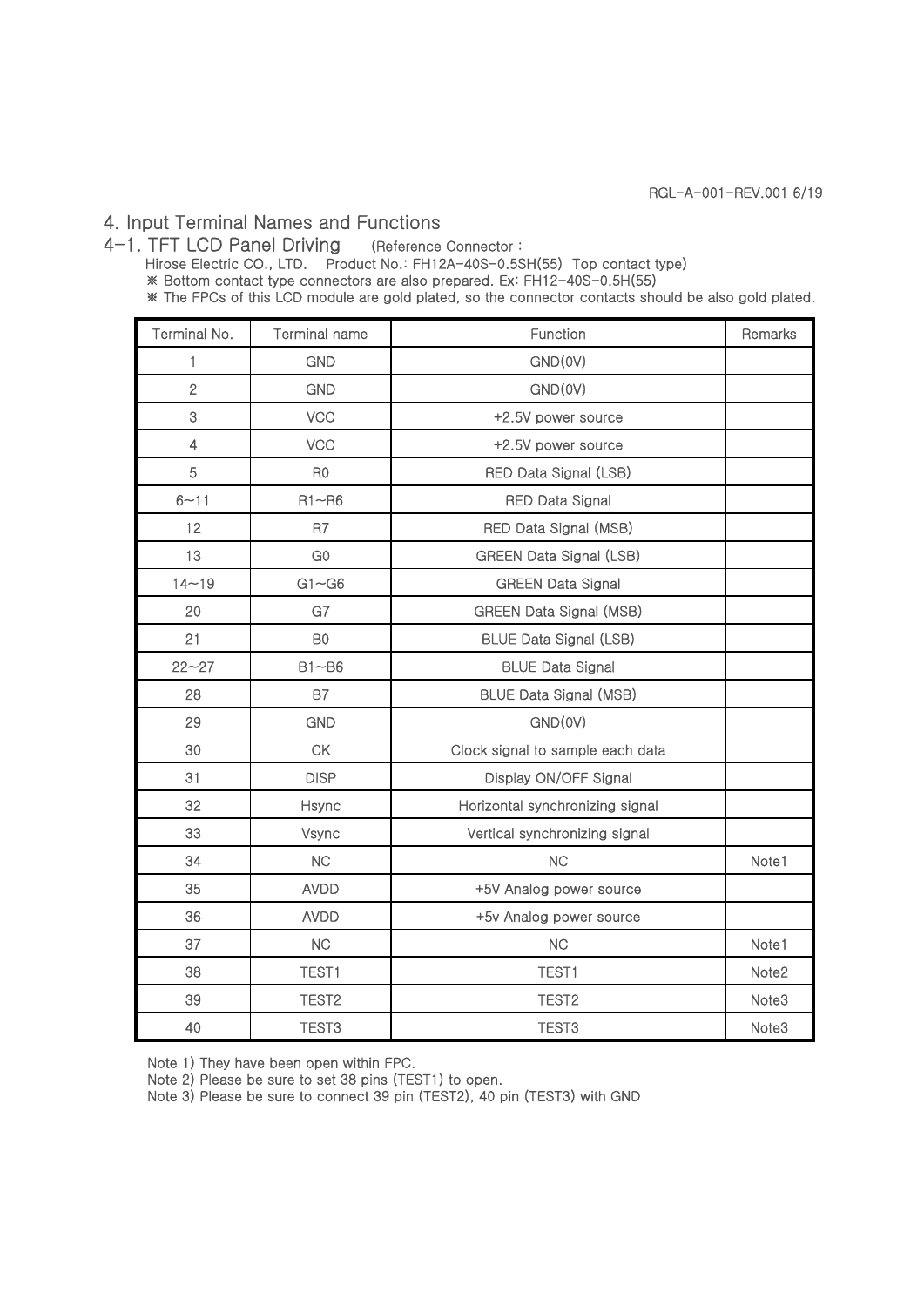#### 4-2. Backlight

0.5mmP 4Pin FPC

※ Top contact type connectors are prepared

※ The FPCs of this LCD module are gold plated, so the connector contacts should be also gold plated.

| Terminal No. | Signal | Function                                       |
|--------------|--------|------------------------------------------------|
|              | VI FD- | LED Power source Input terminal (Cathode side) |
|              | NC.    | No Connection                                  |
|              | NC.    | No Connection                                  |
|              | VI FD+ | LED Power source Input terminal (Anode side)   |

### 5. Absolute Maximum Ratings

| <b>Item</b>                 | Symbol         | Conditions  | Rated value         | Unit | Remarks |
|-----------------------------|----------------|-------------|---------------------|------|---------|
| Input voltage               | V <sub>1</sub> | Ta=25℃      | $-0.3 \sim$ VCC+0.3 | V    | [Note1] |
| 2.5V Power supply voltage   | VCC            | Ta=25℃      | $0 \sim +4.5$       | V    |         |
| 5V Power supply voltage     | <b>AVDD</b>    | Ta=25℃      | $0 \sim +6.0$       | V    |         |
| Temperature for storage     | Tstg           |             | $-25 - 60$          | ົໂ   | [Note2] |
| Temperature for operation   | Topa           |             | $-10 \sim +50$      | ົບ   | [Note3] |
| LED Input electric current  | <b>ILED</b>    | $Ta = 25$ ℃ | 30                  | mA   | [Note4] |
| LED electricity consumption | <b>PLED</b>    | Ta=25℃      | 110                 | mW   | [Note4] |

[Note1] CK, R0~R7, G0~G7, B0~B7, Hsync, Vsync, DISP

[Note2] Humidity : 80%RHMax. (Ta≤40℃)

Maximum bulb temperature under 39℃ (Ta>40℃) See to it that no dew will be condensed. [Note3] Panel surface temperature prescribes.

(Reliability is examined at ambient temperature of 50℃.)

[Note4] Power consumption of one LED (Ta=25℃) (use LED LMSTWH502 7pieces) Ambient temperature and the maximum input are fulfilling the following operating conditions.

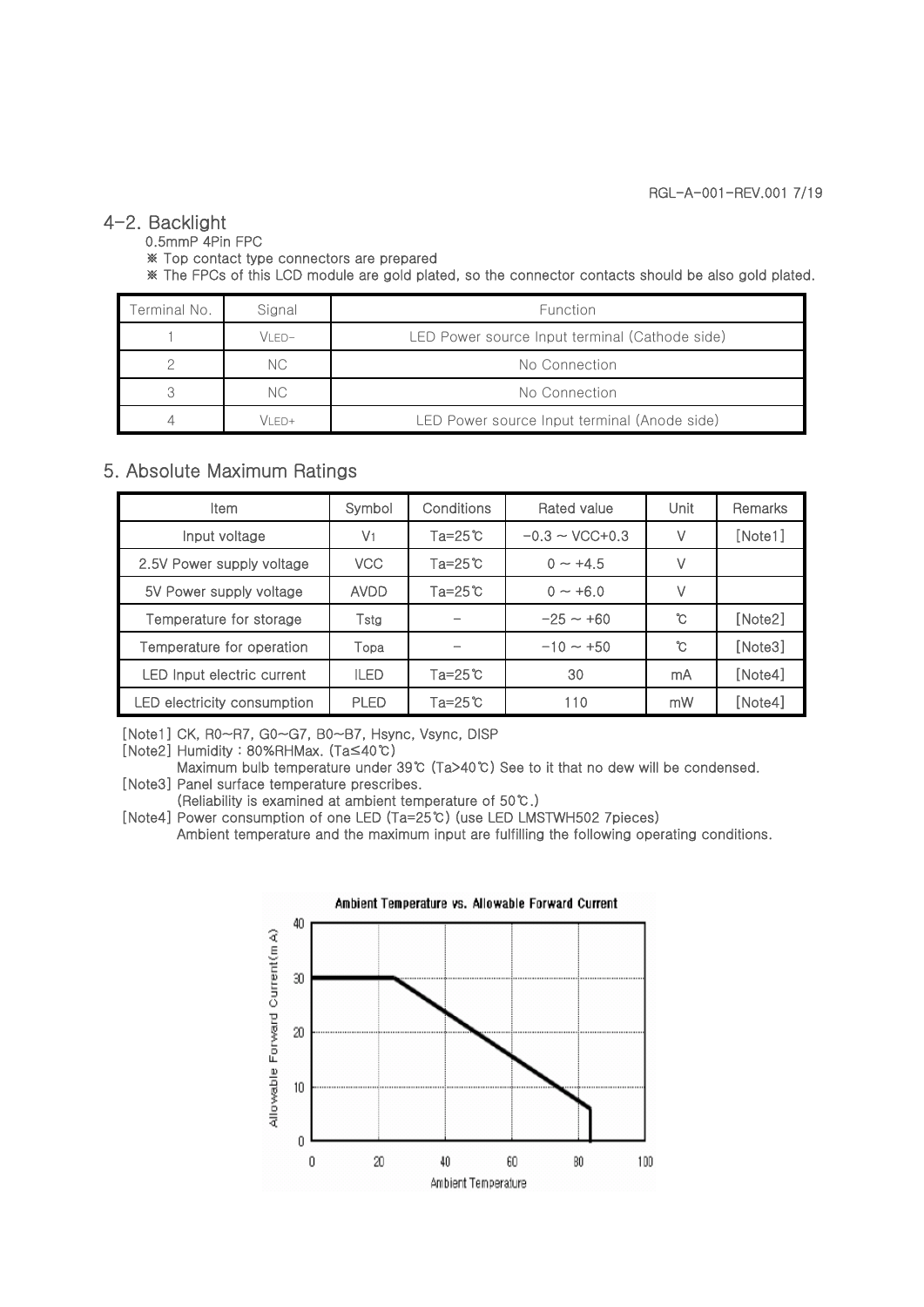## 6. Electrical Characteristics

## 6-1. TFT LCD Panel Driving Ta=25 ℃

| Item                            |                   | Symbol        | Min.      | Typ.   | Max.      | Unit                | Remarks                |  |  |
|---------------------------------|-------------------|---------------|-----------|--------|-----------|---------------------|------------------------|--|--|
| $+2.5V$                         | DC voltage        | <b>VCC</b>    | $+2.3$    | $+2.5$ | $+3.3$    | V                   | [Note1]                |  |  |
| power supply                    | <b>DC Current</b> | lcc           |           | 1.2    | 3         | mA                  | [Note2]                |  |  |
| $+5V$                           | DC voltage        | <b>AVDD</b>   | $+4.8$    | $+5.0$ | $+5.2$    | V                   | [Note1]                |  |  |
| power supply                    | <b>DC Current</b> | <b>AVDD</b>   |           | 10     | 18        | mA                  | [Note2]                |  |  |
| Permissive Input ripple voltage |                   | <b>VRFVCC</b> |           |        | 100       | $mVp-p$             | $Vcc=+2.5V$            |  |  |
|                                 |                   | <b>VRFVCC</b> |           |        | 100       | $mVp-p$             | $Vcc = +2.5V$          |  |  |
| Input voltage (Low)             |                   | VIL           |           |        | $0.2$ Vcc | V                   |                        |  |  |
| Input voltage (High)            |                   | <b>VIH</b>    | $0.8$ Vcc |        |           | $\vee$              | [Note3]                |  |  |
| Input current (Low)             | <b>IOL</b>        |               |           | 4.0    | μA        | $V = 0V$<br>[Note1] |                        |  |  |
| Input current (High)            |                   | <b>IOH</b>    |           |        | 4.0       | μA                  | $VI = 2.5V$<br>[Note1] |  |  |

※ The rush current will flows when power supply is turned on, so please design the power supply circuit referring to [Note4]. (The rush current changes according to the condition of the supply voltage value, rising time and so on.)

#### [Note 1]

Sequences of supply voltage and signals

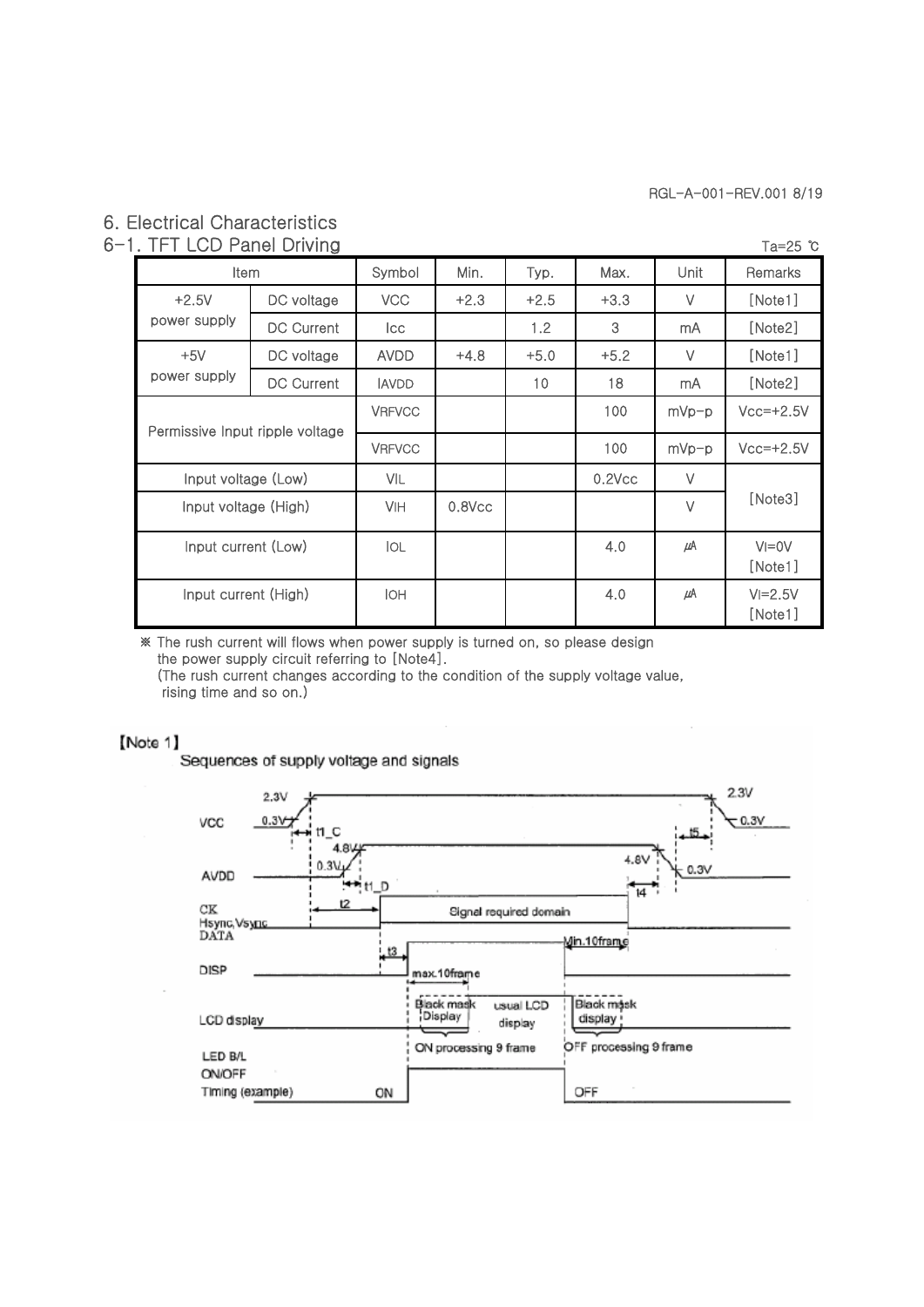- ◎ Please do not supply AVDD before VCC
- ◎ It discharges and boost up voltage for TFT module on the basis of a DISP-signal It drives Max-10 flames (about 0.2seconds) from change of DISP-signals by reasons that It takes time for 9 flames while each processing operation. Therefore, the display start is delayed for 10 flames and Ten or more frames needs to be voltage maintained at the time of a display end.
- ◎ It is not problem to set up DISP=L, ANDD=GND when VCC voltage is supplied
- ◎ Please don't set various signals to Hi-Z when VCC-voltage is supplied in reason that those signals are CMOS input.

◎ Don't change DISP signal into the state of H level When AVDD voltage is in the state of GND. ◎ The ON/OFF timing of LED Back Light is an example.

|        | <b>MIN</b> | <b>TYP</b> | <b>MAX</b> | unit |
|--------|------------|------------|------------|------|
| $t1_C$ |            |            | 10         | ms   |
| $t1_D$ | 0.5        |            | 10         | ms   |
| t2     | 50         |            |            | ms   |
| t3     |            |            |            | ms   |
| t4     |            |            |            | ms   |
| t5     |            |            |            | ms   |

Dip Conditions for supply voltage



#### [Note2]

Typical current situation:256-gray-bar pattern VCC=2.5V AVDD=5.0V



[Note3] CK, R0~R7, G0~G7, B0~B7, Hsync, Vsync, DISP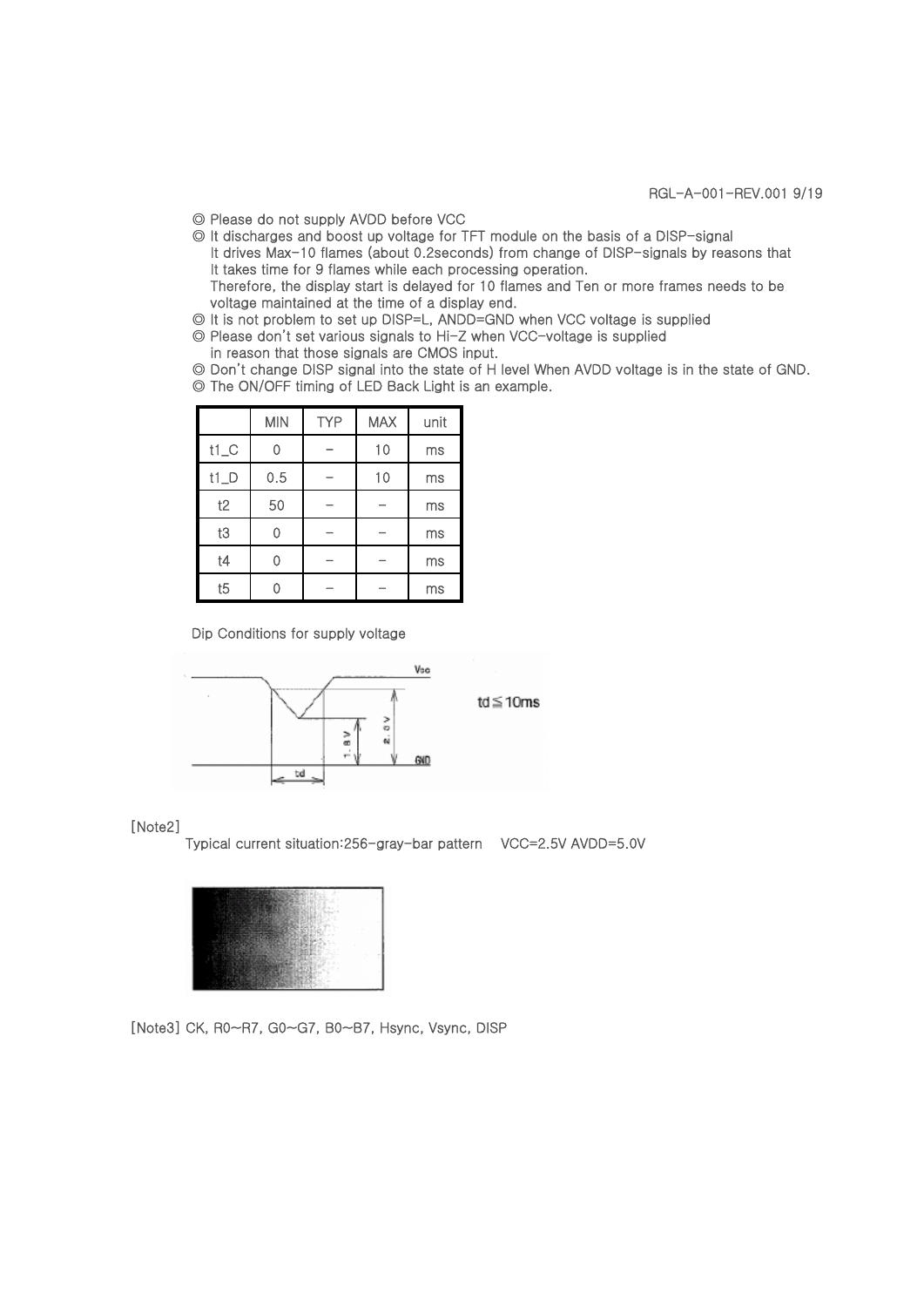#### RGL-A-001-REV.001 10/19



These rush current won't flow stationary,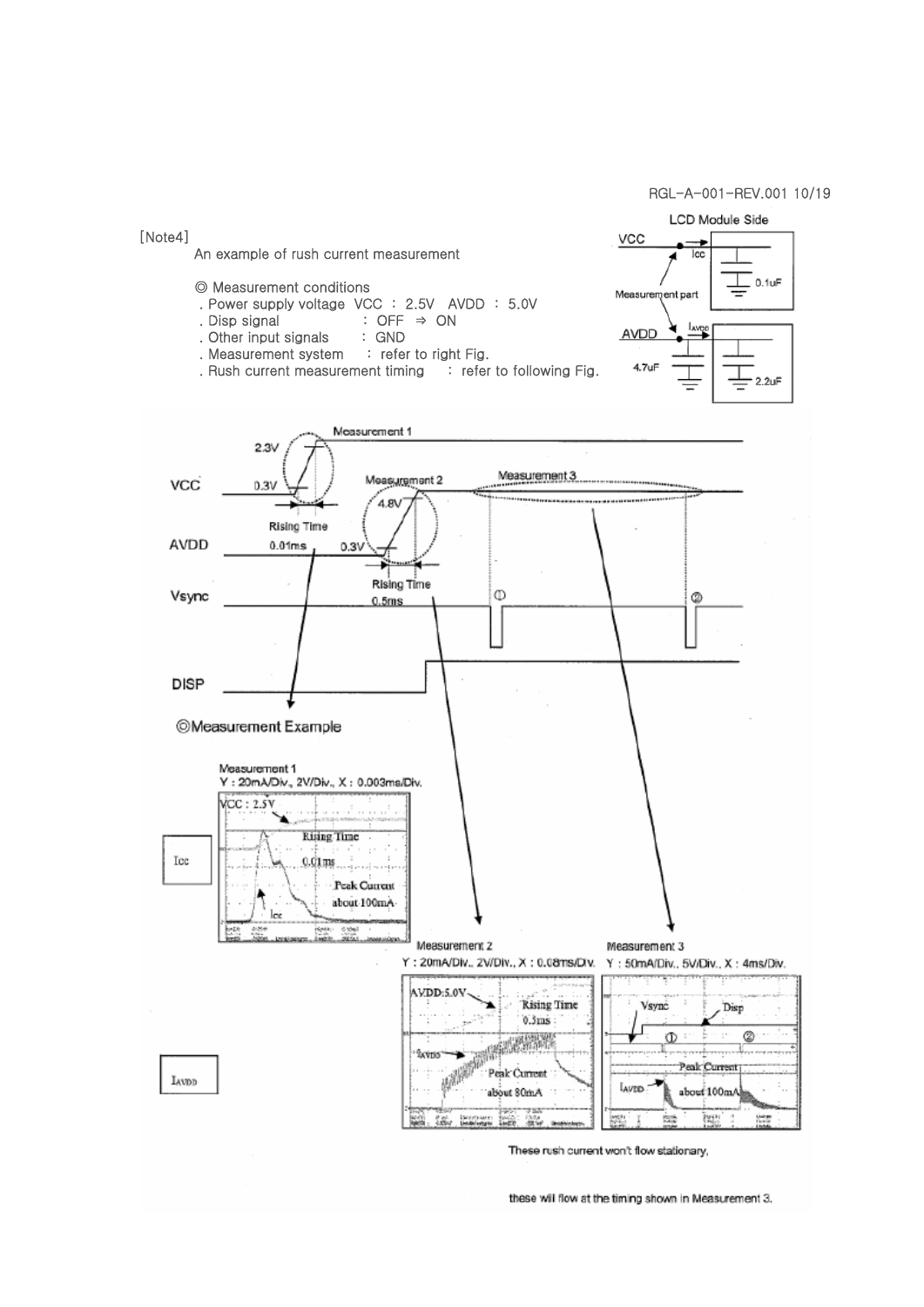## 6-2. Back light driving

The back light system has seven LEDs

#### [LMSTWH502]

| Parameter            | Svmbol | Min.                     | Typ.              | Max. | Unit | Remark             |
|----------------------|--------|--------------------------|-------------------|------|------|--------------------|
| <b>Rated Voltage</b> | VBL    | $\overline{\phantom{0}}$ | $\hspace{0.05cm}$ | 22.4 |      |                    |
| <b>Rated Current</b> | ╌      | $\overline{\phantom{0}}$ | 20                | 28   | mA   | $Ta = 25^{\circ}C$ |

## 7. Timing characteristics of input signals

An input signal timing waveform is shown in Fig. 2.

#### 7-1 Timing characteristics

|               | Parameter                | Symbol                | Min. | Typ.           | Max.            | Unit         | Remark |
|---------------|--------------------------|-----------------------|------|----------------|-----------------|--------------|--------|
|               | Frequency                | 1/Tc                  | 7.83 | 9.00           | 9.26            | <b>MHZ</b>   |        |
| Clock         | Duty ratio               | Th/T                  | 40   | 50             | 60              | %            |        |
| Data          | Set up time              | Tds                   | 25   |                |                 | ns           |        |
|               | Hold time                | <b>Tdh</b>            | 25   |                |                 | ns           |        |
| Horizontal    | Period                   | TH                    |      | 525            |                 | <b>Clock</b> |        |
|               | Pulse width              | <b>THp</b>            |      | 41             |                 | <b>Clock</b> |        |
| Synchronizing | <b>Horizontal Period</b> | <b>THd</b>            |      | 480            |                 | <b>Clock</b> |        |
|               | Back porch               | <b>TH<sub>b</sub></b> |      | $\overline{2}$ |                 | <b>Clock</b> |        |
|               | Front porch              | <b>THf</b>            |      | $\overline{2}$ | $\qquad \qquad$ | <b>Clock</b> |        |
|               | Period                   | TV                    | -    | 286            | -               | Line         |        |
| Vertical      | Pulse width              | <b>TVp</b>            |      | 10             |                 | Line         |        |
| Synchronizing | <b>Vertical Period</b>   | TVd                   |      | 272            |                 | <b>Clock</b> |        |
|               | Back porch               | <b>TVb</b>            | -    | $\overline{2}$ | -               | Line         |        |
|               | Front porch              | TVf                   |      | $\overline{2}$ |                 | Line         |        |

[Note] . In case of using the slow frequency, the deterioration of display, flicker etc may occur. . The timing characteristics are basically fixed as above.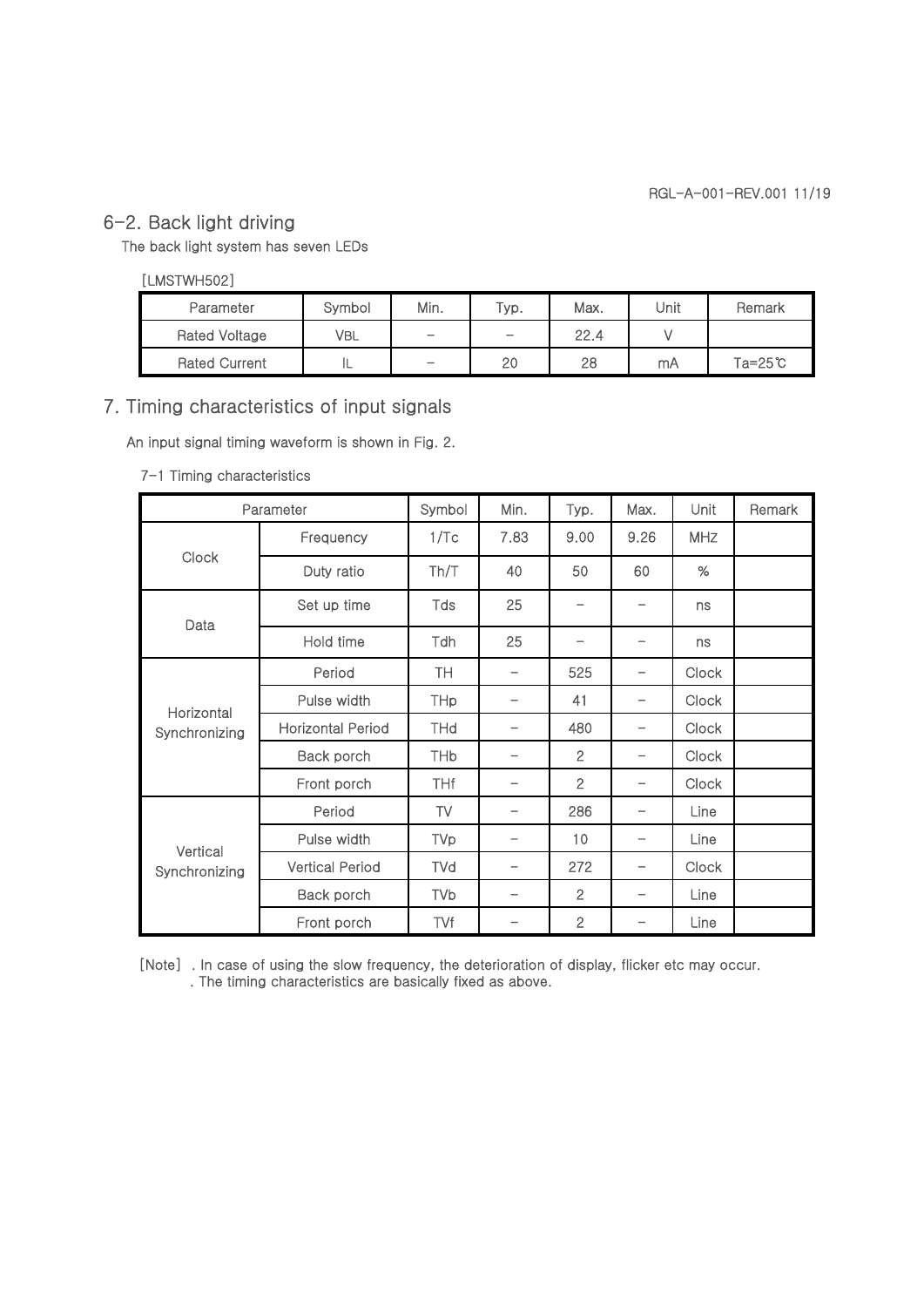





#### RGL-A-001-REV.001 12/19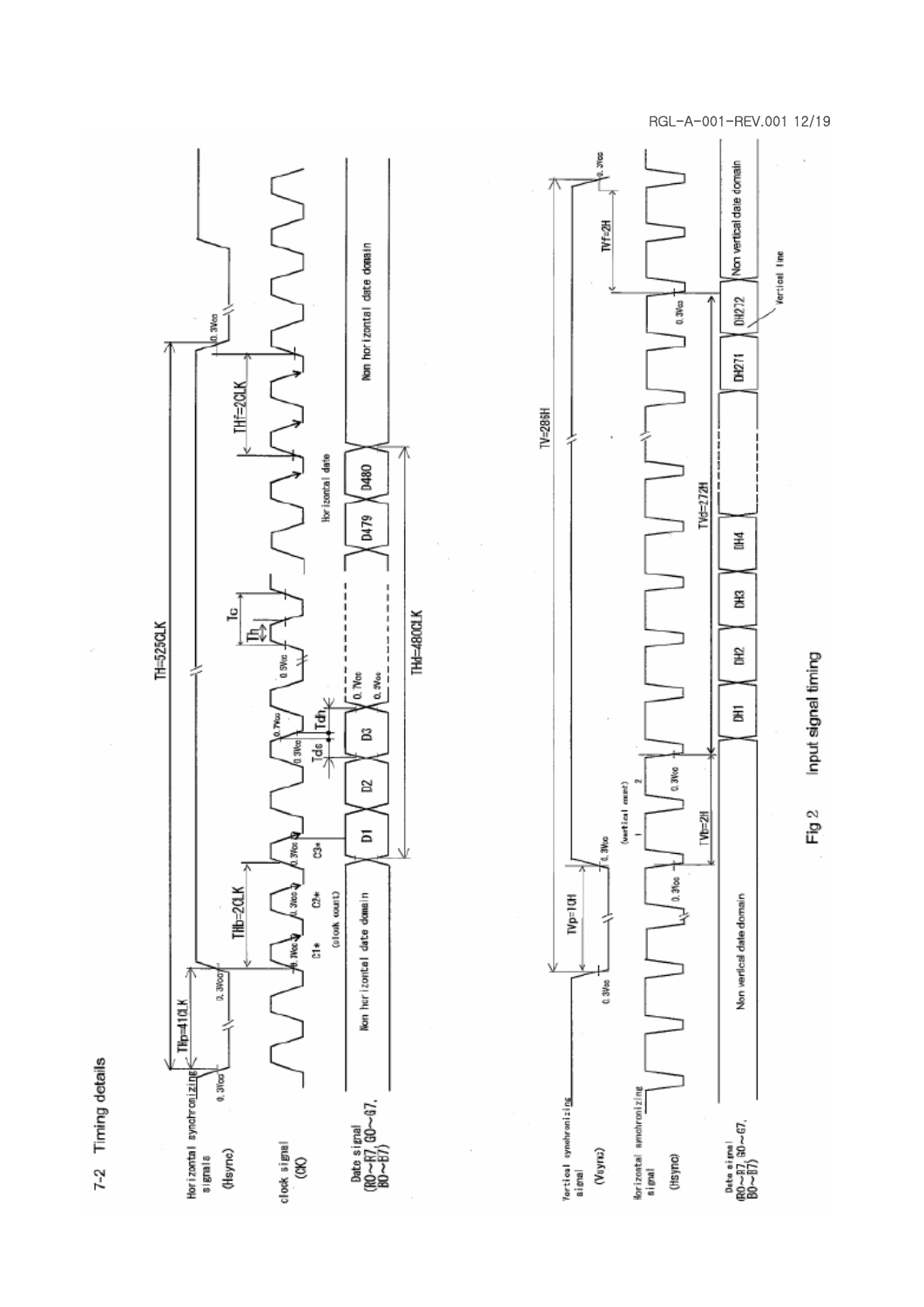## 7-3. Input Data Signals and Display Position on the screen

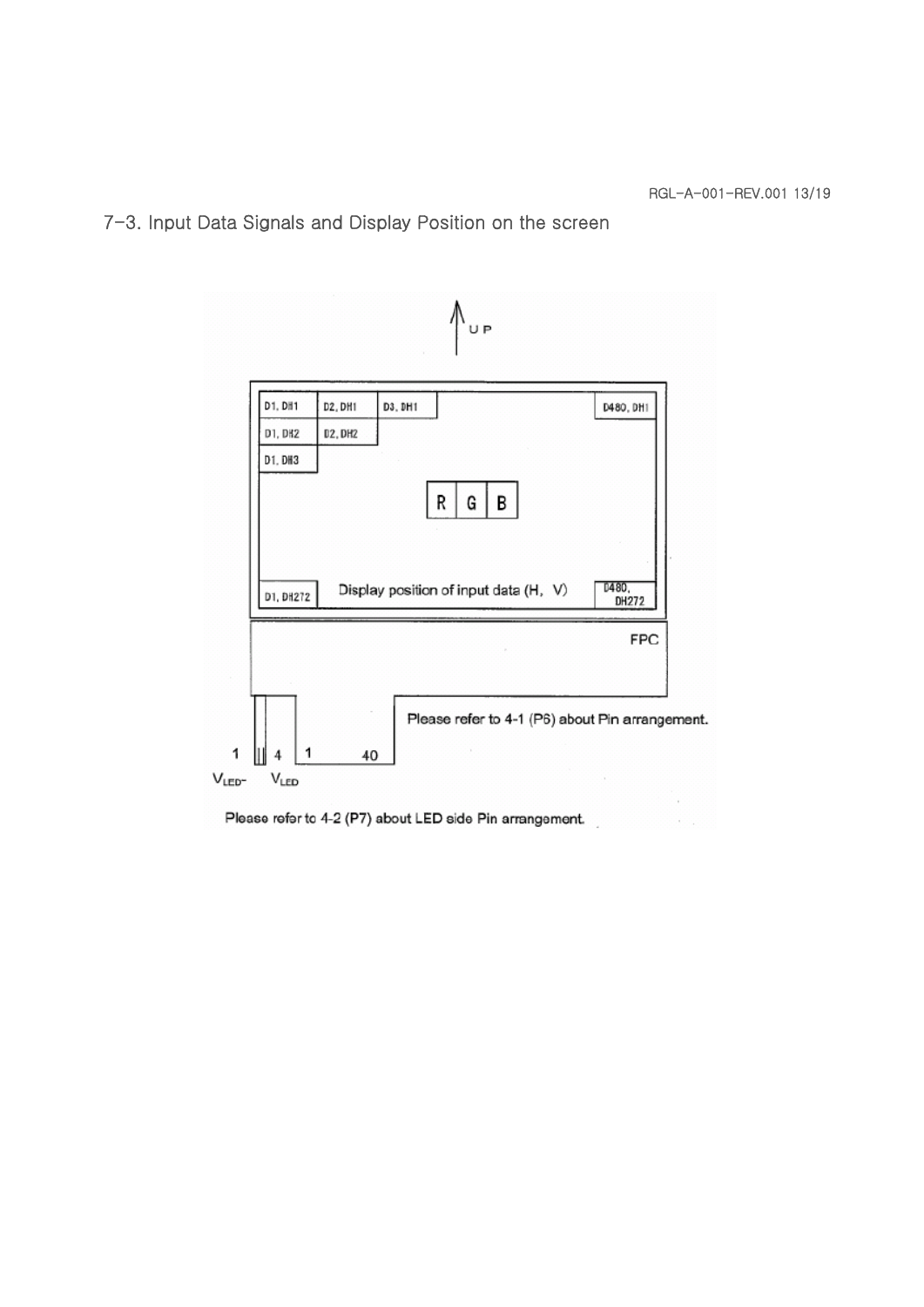## 8. Input signals, Basic Display Colors and Gray Scale of Each Color

|                     | Colors<br>- 84 |                          |     |           |    |    |    |    |                |     |     |     |          | Date signal |    |     |    |                       |     |    |                        |     |                |           |                |     |
|---------------------|----------------|--------------------------|-----|-----------|----|----|----|----|----------------|-----|-----|-----|----------|-------------|----|-----|----|-----------------------|-----|----|------------------------|-----|----------------|-----------|----------------|-----|
|                     | Gray           | Gray                     | R0  | <b>R1</b> | R2 | R3 | R4 | R5 | R <sub>6</sub> | R7  | Gû. | G1. |          | $G2$ $G3$   | G4 | GS. | G6 | G7                    | BO. | B1 | <b>B2</b>              | PЗ. | B <sub>4</sub> | <b>B5</b> | B <sub>3</sub> | B7  |
|                     | Scale          | Scale                    | LSB |           |    |    |    |    |                | M5B | L5B |     |          |             |    |     |    | <b>MSB LSB</b>        |     |    |                        |     |                |           |                | MSB |
|                     | Black          | -                        | 0   | 0         | ٥  | 0  | 0  | 0  | 0              | 0   | 0   | 0   | ٥        | 0           | 0  | 0   | 0  | 0                     | 0   | 0  | 0                      | 0   | 0              | 0         | 0              | o   |
|                     | Blue           | -                        | 0   | 0         | 0  | 0  | 0  | 0  | 0              | 0   | 0   | 0   | 0        | 0           | 0  | 0   | 0  | 0                     | 1   | 1  | 1                      |     | 1              | 1         | 1              | 1   |
|                     | Green          | $\hspace{0.05cm}$        | ٥   | 0         | ٥  | 0  | 0  | ٥  | ٥              | 0   | 1   | 1   | 1        | 1           | 1  | 1   | 1  | 1                     | 0   | 0  | 0                      | 0   | 0              | ٥         | 0              | o   |
| <b>Basic Color</b>  | Cyan           | -                        | 0   | 0         | 0  | 0  | 0  | 0  | 0              | 0   | 1   | 1   |          | 1           | 1  | 1   | 1  | 1                     | 1   | 1  | 1                      |     | 1              | 1         | 1              | 1   |
|                     | Red            | -                        | 1   | 1         | 1  | 1  | 1  | 1  | 1              | 1   | 0   | 0   | 0        | 0           | 0  | 0   | 0  | 0                     | 0   | 0  | o                      | 0   | 0              | o         | 0              | о   |
|                     | Magenta        | -                        | 1   | 1         | 1  | 1  |    | 1  | 1              | 1   | 0   | 0   | 0        | 0           | 0  | 0   | 0  | 0                     | 1   | 1  | 1                      | 1   | 1              | 1         | 1              | 1   |
|                     | Yellow         |                          | 1   | 1         | 1  | 1  |    | 1  | 1              | 1   | 1   | 1   | 1        | 1           | 1  | 1   | 1  | 1                     | 0   | 0  | 0                      | 0   | 0              | 0         | 0              | 0   |
|                     | White          | $\overline{\phantom{0}}$ | 1   | 1         | 1  | 1  |    | 1  | 1              | 1   | 1   | 1   | 1        | 1           | 1  | 1   | 1  | 1                     | 1   | 1  | 1                      | 1   | 1              | 1         | 1              | 1   |
|                     | Black          | GS0                      | 0   | 0         | 0  | 0  | 0  | 0  | 0              | 0   | 0   | 0   | 0        | 0           | 0  | 0   | 0  | 0                     | 0   | 0  | 0                      | 0   | 0              | 0         | 0              | 0   |
|                     | î              | GS1                      | 1   | 0         | 0  | o  | 0  | 0  | 0              | 0   | 0   | 0   | 0        | 0           | 0  | 0   | 0  | о                     | 0   | 0  | 0                      | 0   | 0              | 0         | c              | 0   |
|                     | Darker         | GS <sub>2</sub>          | 0   | 1         | 0  | 0  | 0  | 0  | 0              | 0   | 0   | 0   | 0        | ٥           | 0  | 0   | ٥  | 0                     | ٥   | o  | ٥                      | ٥   | ٥              | ٥         | 0              | o   |
| Gray Scale of Red   | ⇧              | ψ                        |     |           |    | v  |    |    |                |     |     |     |          | ψ           |    |     |    |                       |     |    |                        | ↓   |                |           |                |     |
|                     | ⇩              | ↓                        |     |           |    | ↓  |    |    |                |     |     |     |          | ↓           |    |     |    |                       |     |    |                        |     |                |           |                |     |
|                     | Brighter       | GS253                    | 1   | 0         | 1  | 1  |    | 1  | 1              | 1   | ٥   | 0   | 0        | 0           | 0  | 0   | 0  | 0                     | 0   | 0  | 0                      | 0   | 0              | 0         | 0              | 0   |
|                     | ⇩              | GS254                    | 0   | 1         | 1  | 1  |    | 1  | 1              | 1   | 0   | 0   | 0        | 0           | 0  | 0   | 0  | 0                     | O   | 0  | U                      | o   | 0              | U         | 0              | o   |
|                     | Red            | GS255                    | 1   | 1         | 1  | 1  |    | 1  | 1              | 1   | 0   | 0   | 0        | 0           | 0  | 0   | 0  | 0                     | 0   | 0  | 0                      | 0   | 0              | 0         | 0              | 0   |
|                     | <b>Black</b>   | GS0                      | 0   | 0         | 0  | 0  | 0  | 0  | 0              | 0   | 0   | 0   | 0        | 0           | 0  | 0   | 0  | 0                     | 0   | 0  | 0                      | 0   | 0              | 0         | 0              | 0   |
|                     | ⇧              | GS1                      | ٥   | 0         | ٥  | ٥  | 0  | ٥  | ٥              | 0   | 1   | ٥   | 0        | 0           | 0  | 0   | 0  | o                     | 0   | ٥  | 0                      | 0   | 0              | ٥         | ٥              | o   |
|                     | Darker         | GS <sub>2</sub>          | 0   | 0         | 0  | 0  | 0  | 0  | 0              | 0   | 0   | 1   | 0        | 0           | 0  | 0   | 0  | 0                     | 0   | 0  | 0                      | 0   | 0              | 0         | 0              | 0   |
|                     | Ŷ              | J                        |     |           |    | ψ  |    |    |                |     |     |     |          | ↓           |    |     |    |                       |     |    |                        | ↓   |                |           |                |     |
|                     | J              | ↓                        |     |           |    | ഄ  |    |    |                |     |     |     |          | ↵           |    |     |    |                       |     |    |                        | Ψ   |                |           |                |     |
| Gray Scale of Green | Brighter       | GS253                    | 0   | 0         | 0  | 0  | o  | 0  | 0              | 0   | 1   | 0   | 1        | 1           | 1  | 1   | 1  | 1                     | 0   | 0  | 0                      | 0   | 0              | 0         | 0              | 0   |
|                     | J              | GS254                    | о   | 0         | о  | 0  | 0  | 0  | 0              | 0   | ٥   | 1   |          | 1           |    | 1   | 1  | 1                     | 0   | 0  | 0                      | 0   | 0              | о         | 0              | 0   |
|                     | Green          | GS255                    | 0   | 0         | 0  | 0  | 0  | 0  | 0              | 0   | 1   | 1   |          | 1           | 1  | 1   | 1  | 1                     | 0   | 0  | 0                      | 0   | 0              | 0         | 0              | 0   |
|                     | <b>Black</b>   | GS0                      | 0   | 0         | Ù. | O  | 0  | 0  | 0              | 0   | 0   | o   | $\Omega$ | o           | o  | o   | 0  | 0                     | 0   | 0  | 0                      | o   | o              | 0         | 0              | 0   |
|                     | ⇧              | GS1                      | 0   | 0         | o. | 0  | 0  | 0  | 0              | 0   | 0   | 0   | 0        | 0           | 0  | 0   | 0  | 0                     | 1   | 0  | 0                      | 0   | 0              | 0         | 0              | 0   |
|                     | Darker         | GS <sub>2</sub>          | 0   | 0         | 0  | 0  | 0  | 0  | 0              | 0   | 0   | 0   | 0        | 0           | 0  | 0   | 0  | 0                     | 0   | 1  | 0                      | 0   | 0              | 0         | 0              | 0   |
| Gray Scale Blue     | ⇧              | Ψ                        |     |           |    | ↓  |    |    |                |     |     |     |          | ψ           |    |     |    |                       |     |    |                        | ↓   |                |           |                |     |
|                     | ⇩              | ↓                        |     |           |    | ↓  |    |    |                |     |     |     |          | ↓           |    |     |    |                       |     |    |                        | ↓   |                |           |                |     |
|                     | Brighter       | GS253                    | 0   | 0         | 0  | 0  | 0  | 0  | 0              | 0   | 0   | 0   | 0        | 0           | 0  | 0   | 0  | 0                     | 1   | 0  | 1                      |     | 1              | 1         | 1              | 1   |
|                     | J              | GS254                    | 0   | 0         | 0  | 0  | 0  | 0  | 0              | 0   | 0   | 0   | 0        | 0           | 0  | 0   | 0  | 0                     | 0   | 1  | 1                      | 1   | 1              | 1         | 1              | 1   |
|                     | Blue           | GS255                    | 0   | 0         | 0  | 0  | 0  | 0  | 0              | 0   | 0   | 0   | 0        | 0           | 0  | 0   | 0  | 0                     | 1   | 1  | 1                      | 1   | 1              | 1         | 1              | 1   |
|                     |                |                          |     |           |    |    |    |    |                |     |     |     |          |             |    |     |    | 0 : Low level voltage |     |    | 1 : High level voltage |     |                |           |                |     |

Each basic color can be displayed in 256 gray scales from 8 bit data signals. According to the combination of 24 bit data signals, the 16-million-color can be achieved on the screen.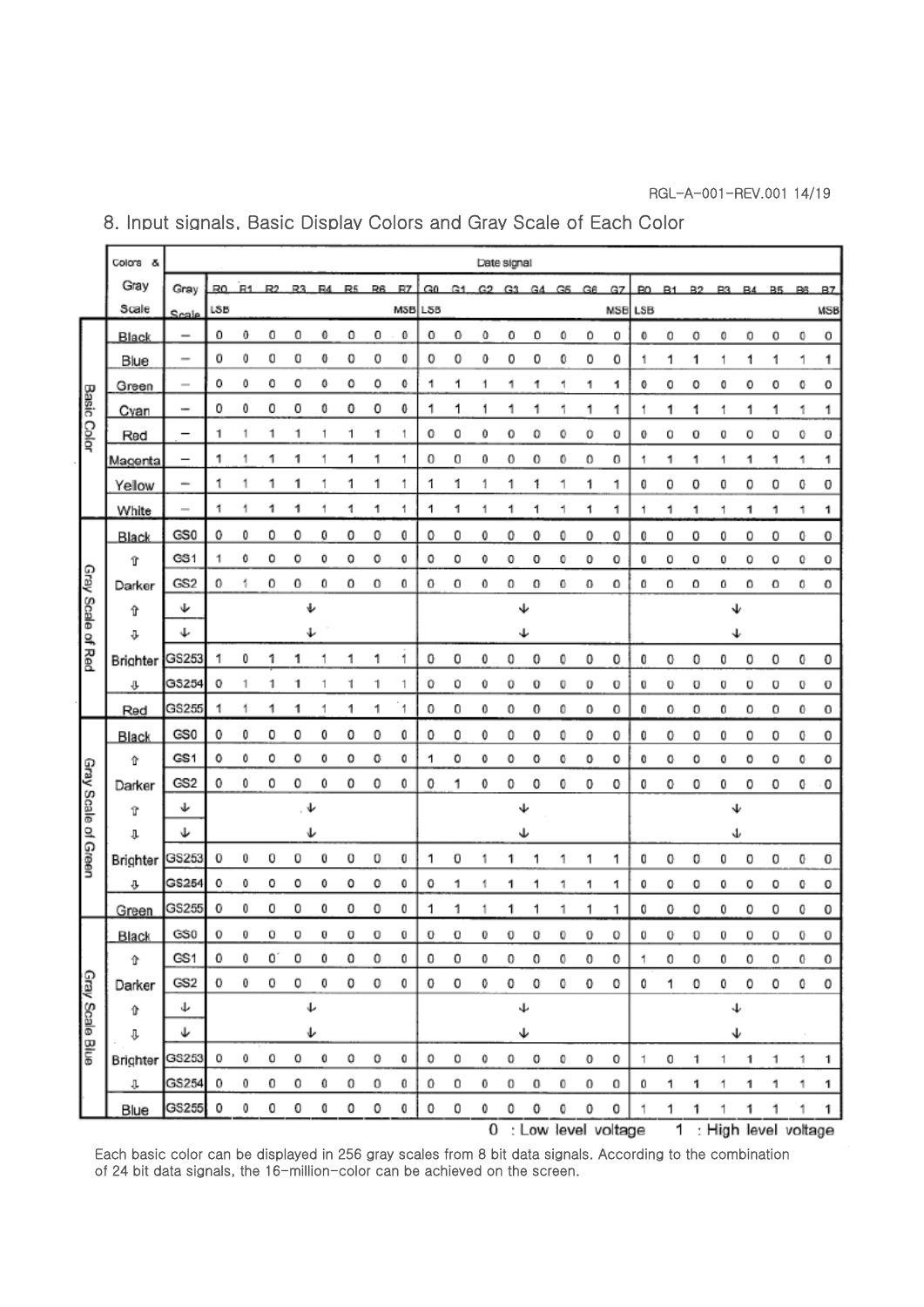## 9. Optical Characteristics

Module characteristics

| Ta=25℃, VCC=+2.5V, AVDD=5.0V |
|------------------------------|
|------------------------------|

| Parameter                    |           | Symbol                   | Condition              | Min.  | Typ.       | Max.                     | Unit              | Remark             |
|------------------------------|-----------|--------------------------|------------------------|-------|------------|--------------------------|-------------------|--------------------|
| Viewing<br>angle<br>range    | Horizonal | $\Theta$ 21, $\Theta$ 22 | CR>10                  |       | 80         | -                        | Deg.              |                    |
|                              |           | $\Theta$ 11              |                        |       | 80         | -                        | Deg.              | [Note1, 4]         |
|                              | Vertical  | $\Theta$ 12              |                        |       | 80         |                          | Deg.              |                    |
| Contrast ratio               |           | <b>CR</b>                | $\Theta = 0^\circ$     | 100   | 400        | $\overline{\phantom{0}}$ |                   | [Note2, 4]         |
| Response<br>Time             | Rise      | Tr                       | $\Theta = 0^\circ$     |       | 30         | 45                       | ms                | [Note3, 4]         |
|                              | Decay     | Td                       |                        |       | 30         | 45                       | ms                |                    |
| <b>Chromaticity of White</b> |           | $\boldsymbol{\times}$    |                        | 0.246 | 0.296      | 0.346                    |                   |                    |
|                              |           | y                        |                        | 0.293 | 0.343      | 0.393                    |                   | [Note4]            |
| Luminance of white           |           | XL <sub>1</sub>          | ILED=20mA<br>ILED=28mA |       | 280<br>370 |                          | cd/m <sup>2</sup> | [Note4]<br>[Note4] |

※ The optical characteristics measurements are operated under a stable luminescence and a dark condition. (refer to Fig.3)



Center of the screen

Fig. 3 Optical characteristics measurement method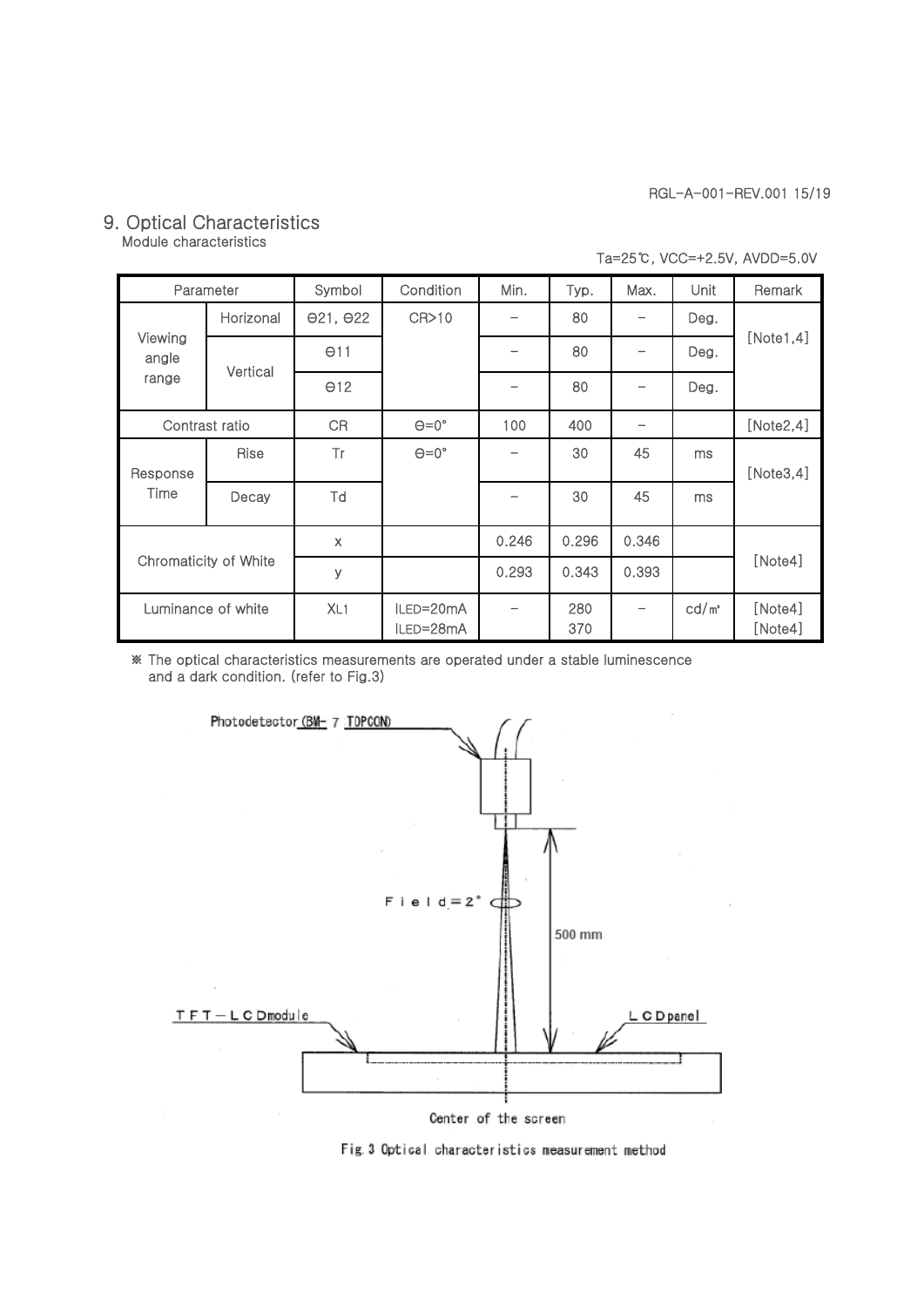[Note1] Definitions of viewing angle range



[Note2] Definition of contrast ratio The contrast ratio is defined as the following

Luminance (brightness) with all pixels white Contrast ratio  $(CR)$  = Luminance (brightness) with all pixels black

[Note3] Definition of response time

The response time is defined as the following figure and shall be measured by switching the input signal for "black" and "white"



[Note4] This shall be measured at center of the screen.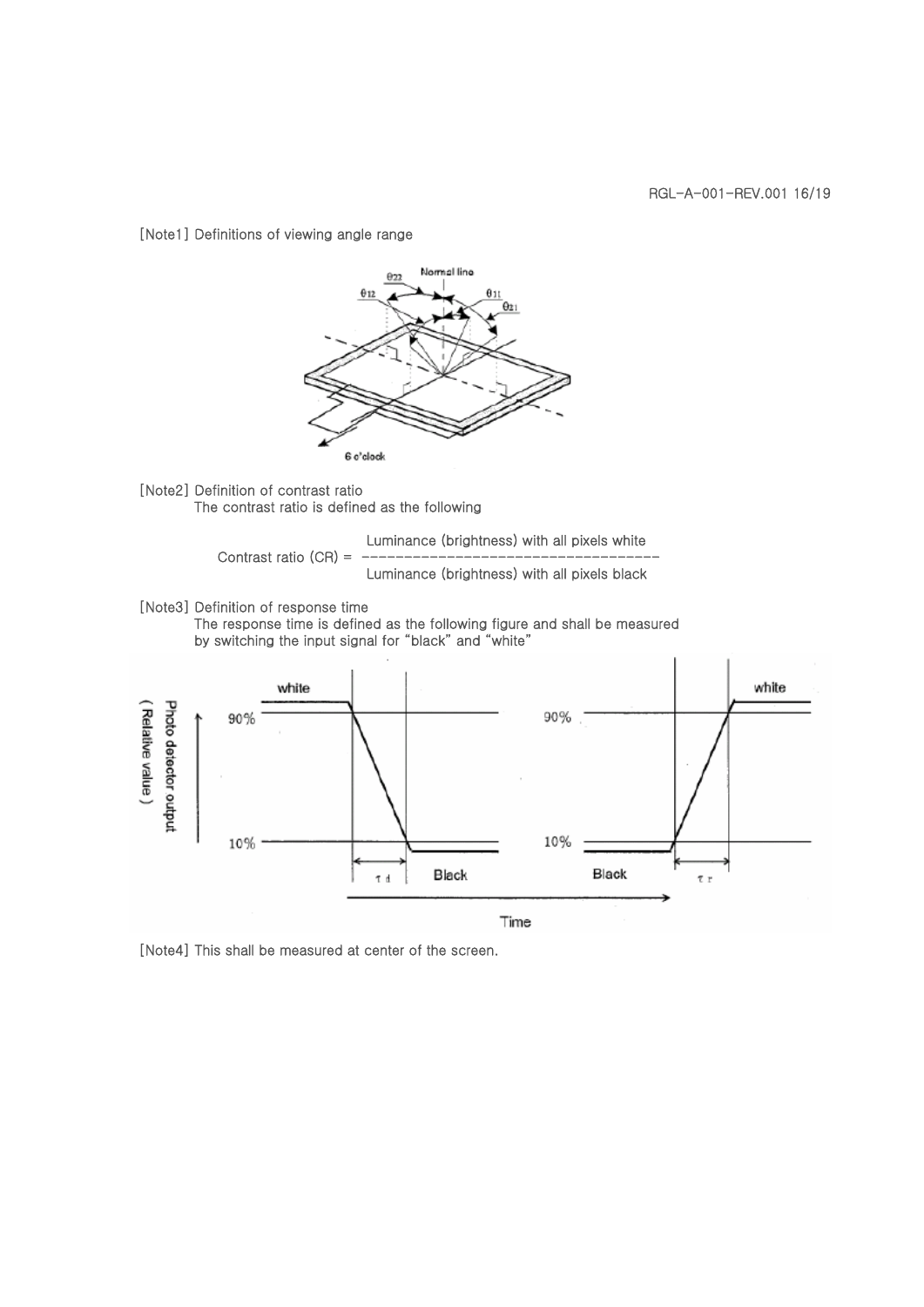- 10. Handling of modules
- 10-1. Inserting the FPC into its connector and pulling it out
- ① Be sure to turn off the power supply and the signals when inserting or disconnecting the cable.
- ② Please insert for too much stress not to join FPC in the case insertion of FPC.
- 10-2 About handling of FPC
- ① The bending radius of the FPC should be more than 1.4mm, and it should be bent evenly.
- ② Do not dangle the LCD module by holding the FPC, or do not give any stress to it.
- 10-3 Mounting of the module
- ① The module should be held on to the plain surface. Do not give any warping or twisting stress to the module.
- ② Please consider that GND can ground a modular metal portion etc. so that static electricity is not changed to a module.

10-4 Cautions in assembly / Handling pre cautions.

- As the polarizer can be easily scratched, be most careful in handling it.
- ① Work environments in assembly. Working under the following environments is desirable:
- a) Implement more than 1MΩ conductive treatment (by placing a conductive mat or applying Conductive paint) on the floor or tiles.
- b) No dusts come in to the working room. Please an adhesive, anti-dust mat at the entrance of the room.
- c) Humidity of 50~70% and temperature of 15~27℃ are desirable.
- d) All workers wear conductive shoes, conductive clothes, conductive fingerstalls and grounding belts without fail.
- e) Use a blower for electrostatic removal. Set it in a direction slightly tilt downward so that each module can be well subjected to its wind. Set the blower at an optimum distance between the blower and the module.
- ② How the remove dust on the polarizer
- a) Blow out dust by the use of an N2 blower with antistatic measures taken. Use of an ionized air gun is recommendable.
- b) When the panel surface is soiled, wipe it with soft cloth.
- ③ In the case of the module's metal part (shield case) is stained, wipe it with a piece of dry, soft cloth. If rather difficult, give a breath on the metal part to clean better.
- ④ If a water dropped, etc. remains stuck on the polarizer for a long time, it is apt to get discolored or cause stains. Wipe it immediately.
- ⑤ As a glass substrate is used for the TFT-LCD panel, if it is dropped on the floor or hit by something hard, it may be broken or chipped off.
- ⑥ Since CMOS LSI is used in this module, take care of static electricity and taken the human earth into consideration when handling.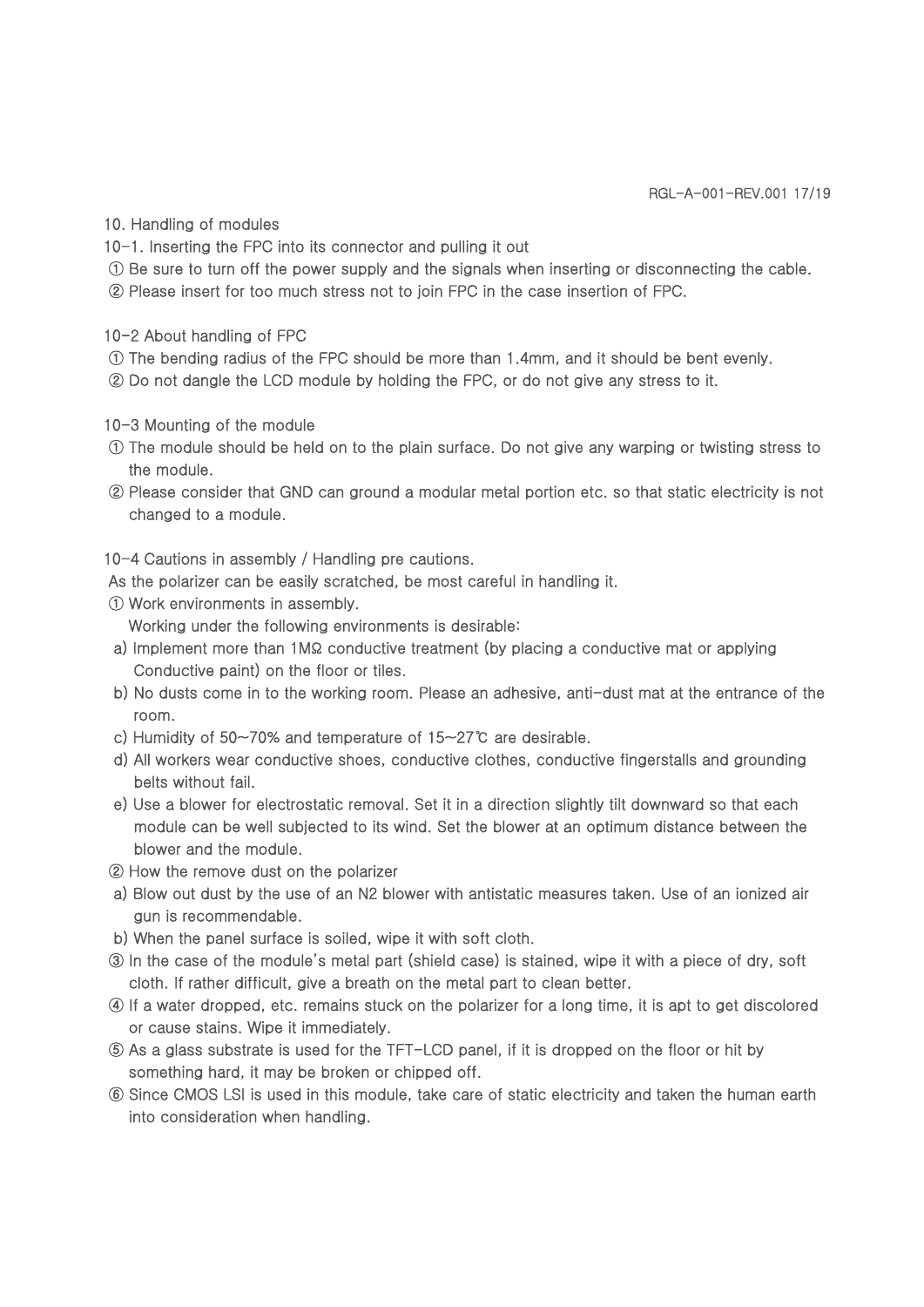#### 10-5 Others

① Regarding storage of LCD modules, avoid storing them at direct sunlight-situation. You are requested to store under the following conditions:

(Environmental conditions of temperature/humidity for storage)

- (1) Temperature: 0~40℃
- (2) Relative humidity: 95% or less
- . As average values of environments (temperature and humidity) for storing, use the following control quidelines:

Summer season: 20~35℃, 85% or less Winter season: 5~15℃, 85% or less

- . If stored under the conditions of 40℃ and 95% RH, cumulative time of storage must be less than 240 hours.
- ② If stored at temperature below the rated values, the inner liquid crystal may freeze, causing cell destruction. At temperatures exceeding the rated values for storage, the liquid crystal may become isotropic liquid, marking it no longer possible to come back to its original state in some cases.
- ③ If the LCD is broken, do not drink liquid crystal in the mouth. If the liquid crystal adheres to a hand or foot or to clothes, immediately cleanse it with soap.
- ④ If a water drop or dust adheres to the polarizer, it is apt to cause deterioration. Wipe it immediately.
- ⑤ Be sure to observe other caution items for ordinary electronic parts and components.

| No. | Test item                                          | condition                                                                                                                                    |  |  |  |
|-----|----------------------------------------------------|----------------------------------------------------------------------------------------------------------------------------------------------|--|--|--|
|     | High temperature storage test                      | 240h<br>Та=60 ℃                                                                                                                              |  |  |  |
| 2   | Low temperature storage test                       | Ta=-25 ℃ 240h                                                                                                                                |  |  |  |
| 3   | High temperature<br>& high humidity operation test | Ta=40 ℃; 95%RH<br>240h<br>(No condensation)                                                                                                  |  |  |  |
| 4   | High temperature operation test                    | Ta=50 $^{\circ}$ C<br>240h<br>(The panel temp. must be less than 50 $\degree$ C)                                                             |  |  |  |
| 5   | Low temperature operation test                     | Ta=-10 ℃<br>240h                                                                                                                             |  |  |  |
| 6   | <b>Vibration test</b><br>(non-operating)           | Frequency: $10 \sim 55$ Hz/Vibration width (one side): 1.5mm<br>Sweep time: 1 minutes<br>Test period: (2 hours for each direction of X,Y, Z) |  |  |  |
| 7   | Shock test                                         | Direction: $\pm X$ , $\pm Y$ , $\pm Z$ , Time: Third for each direction.<br>Impact value: 10G Action time 6ms                                |  |  |  |
| 8   | Thermal shock test                                 | Ta=-25 ℃~60 ℃ /10cycles<br>(30min)<br>(30min)                                                                                                |  |  |  |

11. Reliability test items

[Result Evaluation Criteria]

Under the display quality test conditions with normal operation state, these shall be no change which may affect practical display function.

#### 12. Display Grade

The standard regarding the grade of color LCD displaying modules should be based on the delivery inspection standard.